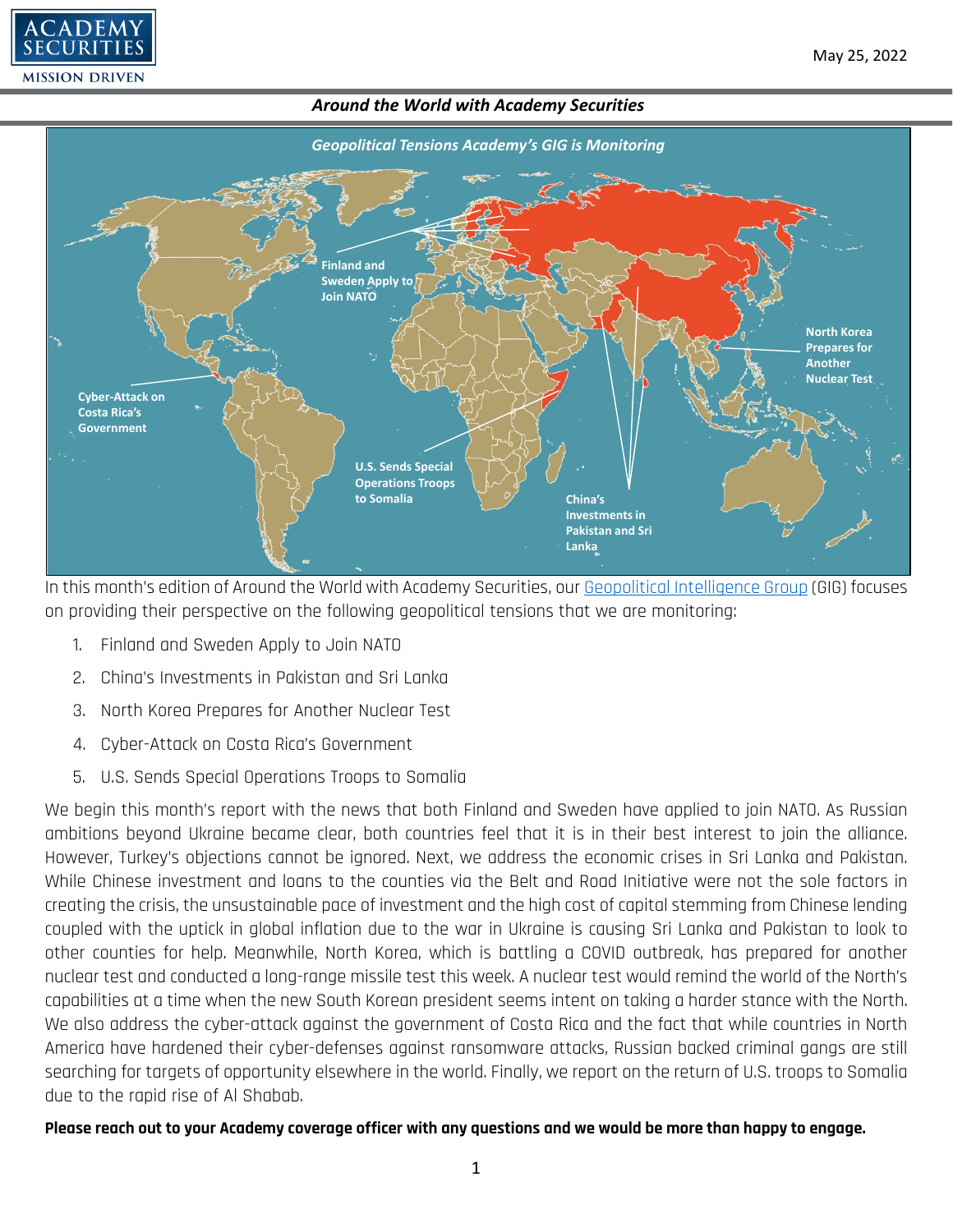

# **Front and Center: Finland and Sweden Apply to Join NATO**

In our last [ATW](https://www.academysecurities.com/wordpress/wp-content/uploads/2022/04/Around-the-World-with-Academy-Securities_4_28_22-1.pdf) and our recent [SITREP,](https://www.academysecurities.com/sitrep-will-finland-and-sweden-join-nato/) we reported that Finland and Sweden were in the process of applying for NATO membership. On May 18<sup>th</sup>, the countries submitted a joint application to join the 30-member organization. While both countries have historically avoided military alliances, both are members of the EU and have long ties to NATO, including participating in military exercises in Afghanistan and the Balkans. In the eyes of both countries, everything changed with the invasion of Ukraine, and many believe Putin's ambitions are farther reaching. Finland shares an 800-mile border with Russia and both countries are concerned about additional Russian aggression in Europe. NATO and the U.S. have voiced support for both nations joining the alliance and



if all 30 nations approve the application, the process could be completed in the next few months.

However, Turkey has objected to Finland and Sweden joining NATO on the grounds that both countries support the Kurdish militant group YPG (affiliated with the PKK) which has been an important partner in the fight against ISIS in Syria. In fact, the West has gone as far as to sanction Turkey for its military operations against the YPG in Syria. Turkey is concerned that NATO does not fully appreciate the link between the YPG and the PKK. President Erdogan recently said, "We will continue our policy in a determined way. We have told allies that we will say no to Finland and Sweden's NATO membership." Turkey has the power to veto the membership applications of the two countries. Russia has voiced its concerns over NATO expansion and will likely deploy nuclear forces closer to the border with Finland in response. It has also announced that it will cease the shipment of natural gas to Finland. However, the fact that Turkey is pushing back is welcome news for Russia which sold Turkey the S-400 missile system. While it is likely that Turkey will win concessions and drop its opposition to Finland's and Sweden's membership, there is always the risk that Turkey pulls away from NATO.

"The decision by Sweden and Finland to join NATO has the potential to have the most impact resulting from Mr. Putin's strategic miscalculation to further invade Ukraine. His escalation plan failed to get NATO to back off from aiding Ukraine's military operations. More importantly, he placed himself in a very bad geo-strategic position that outweighs any military capabilities the potential two new countries bring to NATO. We can expect Russia to do everything it can to leverage Turkey's recent NATO challenges to try and get President Erdogan to veto the expansion. Most of Putin's military is locked up in Ukraine with very little excess surge capability to challenge the two Nordic countries. Even Putin's language has been less threatening than expected as he knows his military cards are all on the table in Ukraine. Turkey will eventually go along with the expansion after Erdogan leverages the opportunity to play kingpin and extracts as many concessions as he can from the U.S. and NATO such as the F-16 fighter aircraft military sales he seeks from the U.S. In the end, Turkey needs good relations with the larger NATO members and NATO needs Turkey in the alliance. Turkey cannot afford to be seen as a Russian ally." – General Robert Walsh

"Of course, Putin is piqued at Sweden's and Finland's formal application to join NATO, but he cannot be surprised. The obvious irony is Putin's strategic objective to break and weaken NATO has failed. In fact, NATO is being tested in the European theater in ways that it has not been tested since the Cold War. It is stronger now than it has been in years. The longer horizon challenge is what happens to NATO (with or without Sweden and Finland) when Putin leaves the scene…which could be sooner than many think. The global response to Putin's war is universal condemnation. With its invasion of Ukraine, Russia has lost (perceived) power, prosperity, and prestige. Putin may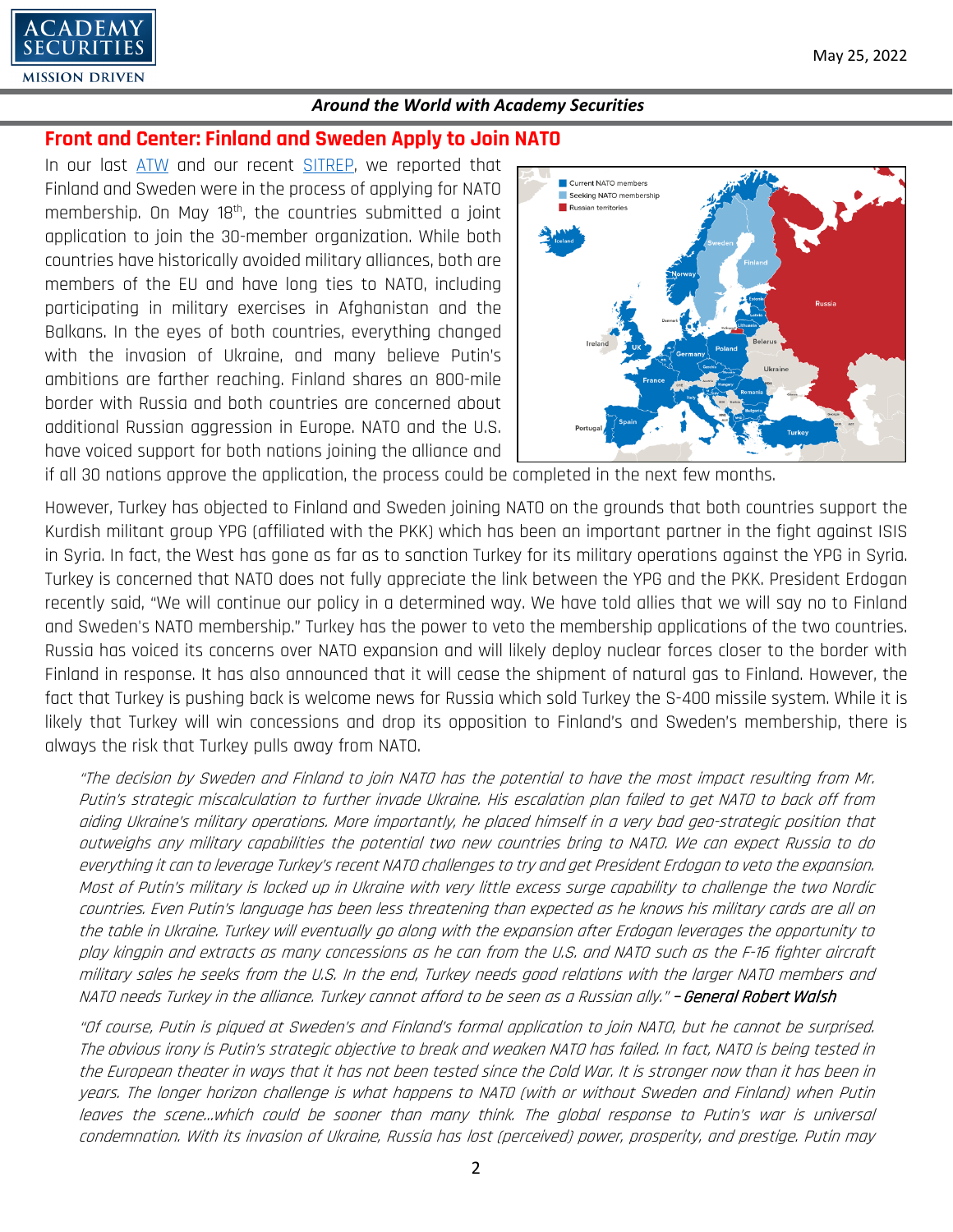step down at the end of this term in 2024 and turn this mess over to one of his cronies. He'd hold sway and immense influence. How will the world respond to a "new" Russia after the "bad man" has gone away? At present, Putin is firing his senior military leaders and with his involvement in the details of the fight, has become the most senior squad leader in his Army! He alone can't get it done. The world knows his military is incompetent and is absent leadership. It will take a generation to get the lessons learned from this fight insinuated into his military and get it fixed. Putin's threats about an expanding NATO are hollow. He can't back them up even with hypersonics, cyber, and long-range artillery. What we will see in Ukraine over the next 2-3 months will determine the landscape of Ukraine for the next several years. It may look similar to Ukraine on 1 January 2022, but with a collapsed economy, five million displaced Ukrainian refugees, and a handful of bloodied Russian forces occupying small portions of the Donbas region and south to Kherson." - General Spider Marks

# **China's Investments in Pakistan and Sri Lanka**

 $ADEM$ 

**MISSION DRIVEN** 

As we discussed in our previous [ATW,](https://www.academysecurities.com/wordpress/wp-content/uploads/2022/04/Around-the-World-with-Academy-Securities_4_28_22-1.pdf) the economic crisis in Sri Lanka has led to significant protests and the country is currently in default. While the IMF has stepped in to help, it has required interest rate hikes (to slow inflation) and the implementation of tax increases as a prerequisite to receiving the funding. India and the G-7 have agreed to help the country secure some debt relief as well. Currently, Sri Lanka also owes China \$6.5 billion. While the debt extended by China is not the sole reason Sri Lanka has fallen into crisis (conflict in Ukraine has driven up food/energy costs contributing to the inflation crisis), the underlying terms must be examined. China stepped in to provide credit over the years to entities that have a low/no credit rating. China's rates are much higher than other competitive lenders and it ties the loans to assets (in many cases) and used these loans to get closer to the Rajapaksa family, which rules the country.



There is also a crisis ongoing in Pakistan. Back in April, Parliament ousted Prime Minister Imran Khan. In addition to the deteriorating financial conditions in the country, Kahn had been under pressure for growing ties with both Russia and China. China has extended billions of dollars in loans tied to the Belt and Road Initiative in an effort to create an economic corridor and build up infrastructure in Pakistan, but similar to the situation in Sri Lanka, there was poor oversight and mismanagement. These problems, coupled with the fallout from the Ukraine conflict, accelerated the crisis. China is Pakistan's largest creditor and recently agreed to roll over some of the balance it is owed into a \$4.2 billion trade credit. What makes the situation in Pakistan all the more concerning is the fact that it is a nuclear armed state, it borders Afghanistan, and has a history of conflict with India over Kashmir. The U.S. has an opportunity to engage with Pakistan to help ease the diplomatic tension with India, collaborate on counterterrorism initiatives, and try to disrupt the growing partnership with Russia/China. Yes, the concern is how India would react to such an overture, but with India's continued purchases of Russian discounted oil and its decision not to condemn the invasion of Ukraine, the U.S. could find itself with an opportunity to repair its relationship with Pakistan and ease tensions in the region between the two nuclear armed powers.

"The U.S. has a lot to gain by remaining a regional influence in South Asia. We departed under a cloud and gave both India and Pakistan reason to doubt our commitment. The U.S. must not simply respond to China's geopolitical adventures, it needs to shape the terms of the competition with China and the necessary forms of possible cooperation. Here is an opportunity. China's inward pivot is more practical than ideological. The Chinese leadership must stabilize their struggling economy and remind internal and external audiences of the communist party's grip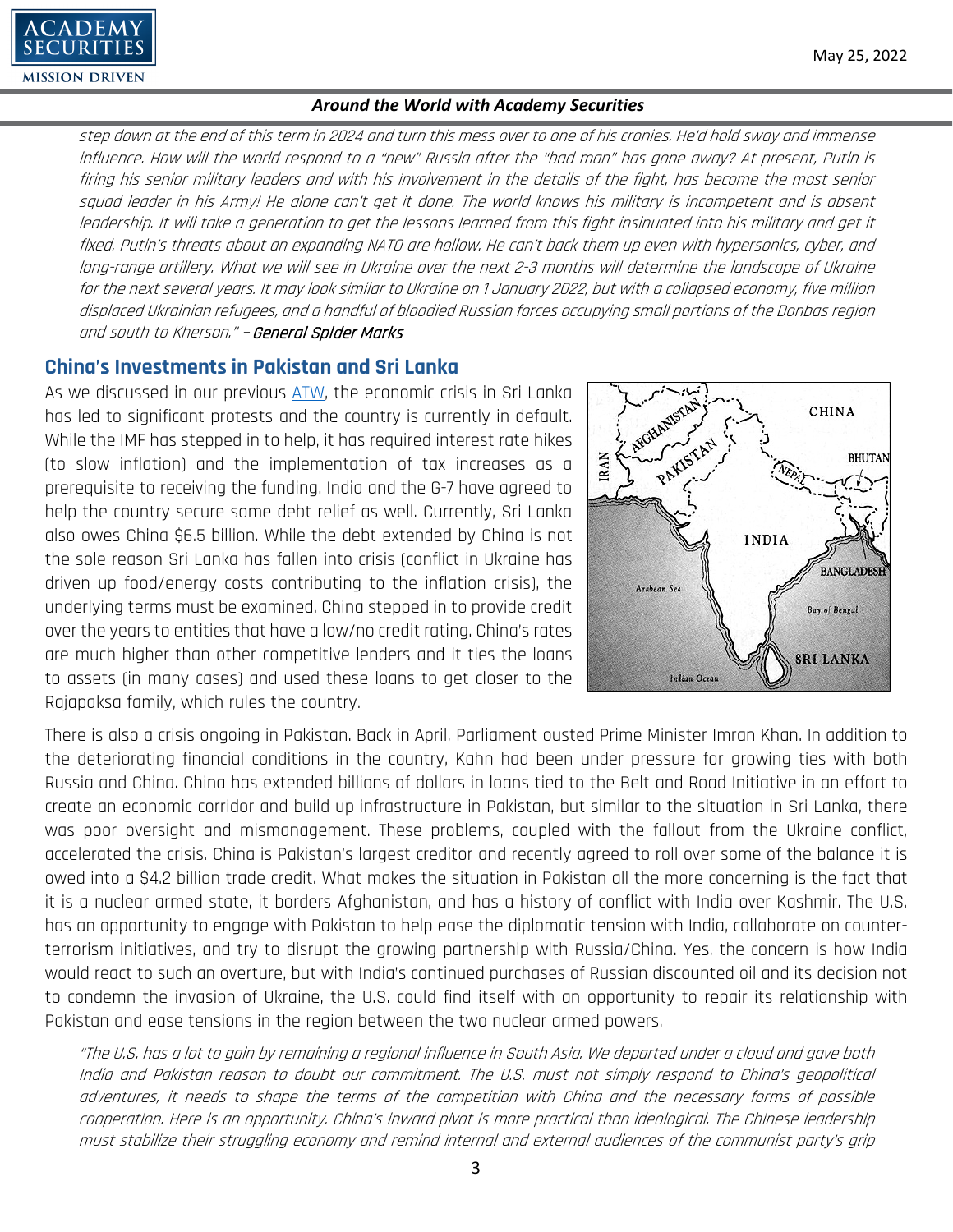

on power. The Chinese strategy of "economic colonization" is not being questioned; it's simply on pause. Now is the time for the U.S. to choose where the intersection between U.S. and Chinese interests lies and to determine its shape, competition, or cooperation." **– General Spider Marks** 

"Pakistan's continued economic moves toward closer relationships with China through Beijing's Belt and Road Initiative are further increasing the already fractious diplomatic situation with the U.S. However, the U.S. recently provided economic assistance to Pakistan's education system and demonstrated that the U.S. is not yet ready to walk away from Pakistan following Pakistan's lack of support for U.S. counter-terrorist operations in Afghanistan. Washington's shift from Pakistan is based on a new focus on strengthening relations with India as a mutual ally in countering China's strategic growth. We can expect Pakistan to become more isolated from U.S. support as it cozies up to Beijing and the U.S. sees India as a greater strategic player in its competition with China." **– General Robert** Walsh

"There will be many challenges in the coming years with countries having to repay China (five countries owe more than 50% of their GDP to China). Pakistan is asking for a \$21 billion rollover of debt to China. This is an opportunity for us to educate the world on the difference between Western grants/loans and Chinese loans. We will need to watch and see how China manages the situation with both Sri Lanka and Pakistan as they risk losing influence if they do not support both countries, but at the same time, they set a precedent for other countries who have financial challenges in the future." – General KK Chinn

Finally, with respect to China and Taiwan, President Biden replied to a reporter during his trip to Asia this week that the U.S. would be willing to use force to defend Taiwan. While the White House and State Department quickly walked back the comments saying that there was no change in policy, the combination of the Quad meeting, the recently announced economic deal (Indo-Pacific Economic Framework), and the comments on Taiwan were clearly designed to send a message of support to allies in the region. Please see below for a few thoughts from General Marks and General Chinn addressing the recent remarks by President Biden regarding Taiwan this week.

"This week during President Biden's trip to Asia, the president reiterated his position to defend Taiwan should China attack the island nation. This is not new news. In fact, his comment is consistent with his response to the same question several months ago. His message is clear: Taiwan's national sovereignty is an American priority and America will commit to its defense. By comparison, the Taiwan Relations Act of 1979 created strategic ambiguity, specifically in the mind of China's leadership, about America's intentions to defend Taiwan. It gave China pause. No longer…even if there really wasn't any doubt in Beijing about Washington's position." – General Spider Marks

"Deterrence is fought in the minds of people, not countries. I don't think the rhetoric over Taiwan at this point will lead Xi to act because China is not ready to invade Taiwan. This is an ego thing for Xi. Over time, since Taiwan is a democracy, the opposition (with lots of money) will be given an opportunity to gain power. We have observed it in South and Central America, Hong Kong, and we should not expect it to be any different in Taiwan after a couple of decades (if not sooner). 2049 is the end of China's 100-year plan." – General KK Chinn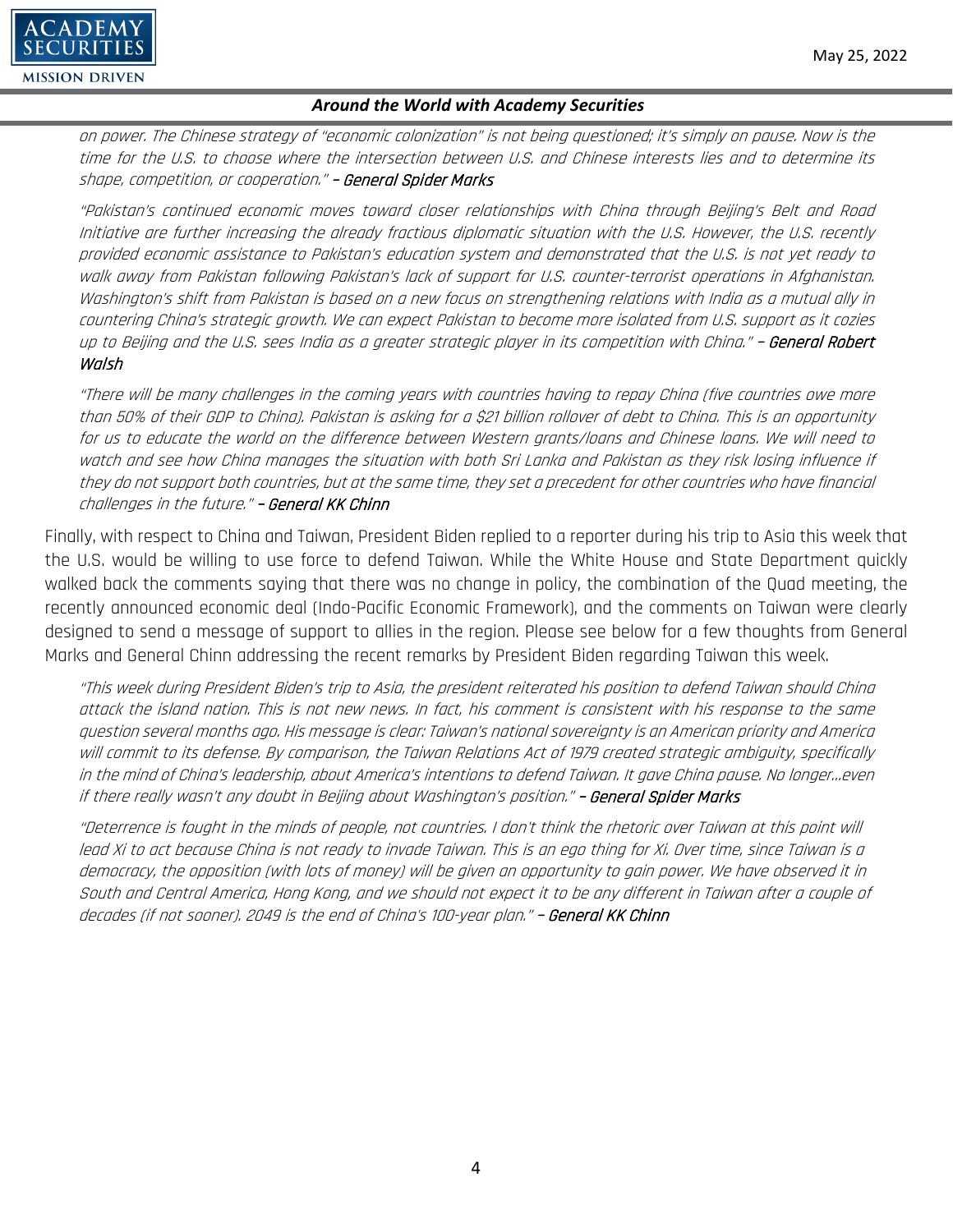

## **North Korea Prepares for Another Nuclear Test**

On May 20th, President Biden kicked off a trip to Asia where he visited with newly inaugurated South Korean President Yoon as well as the members of the Quad (U.S., Australia, India, and Japan) in Tokyo. On May 23rd, Biden also announced a new trade deal with 12 Indo-Pacific nations including Australia, Brunei, India, Indonesia, Japan, South Korea, Malaysia, New Zealand, the Philippines, Singapore, Thailand, and Vietnam. The Indo-Pacific Economic Framework (IPEF) is designed to reinforce the economic relationship between the U.S. and its allies. While it is not a "free trade" deal, it is designed to increase the "economic competitiveness" of the U.S. in Asia.



China, Russia, and North Korea took note of Biden's visit and the

meetings he had. China commenced a large naval exercise in the South China Sea shortly after Biden landed in South Korea and China and Russia flew nuclear capable bombers near Japan during the Quad meetings this week. North Korea had been making plans for a long-range missile and a nuclear test and the day after President Biden's meetings in Asia ended, it fired three ballistic missiles into the sea (including a new long-range ICBM). China and North Korea are wary about the Quad partnership, the 2021 AUKUS nuclear submarine deal, and the fact that the new South Korean president is expected to take a harder line against the North. In addition, over the past few weeks, COVID has hit North Korea hard as the outbreak there continues to spread (likely over 2mm cases so far). However, if Kim conducts a nuclear test (which would be the first one in five years), it would be yet another factor that will continue to raise tensions in the region.

"The increase in North Korean missile tests have followed a decades-long cycle of provocation to extract concessions from the U.S. and South Korea. U.S. intelligence expected the recent missile test trend would include another longrange ballistic missile launch (occurred on May 24th) and potentially a nuclear test on the heels of President Biden's visit to Asia. He traveled to Japan to meet with Prime Minister Fumio Kishida and to South Korea to meet with South Korea's new President Yoon Suk-yeol. Yoon has taken a stronger approach to China and North Korea than his predecessor. North Korea's recent COVID-19 outbreak provides both a potential challenge for the Kim regime to rush to conduct a nuclear test before the COVID-19 situation gets worse and an opportunity for the U.S., South Korea, and Japan to provide medical support and vaccines as leverage to halt further nuclear and ballistic missile tests and begin new talks. A nuclear test would be a first since 2017. We can expect Kim Jong-un to test Biden and Yoon since Yoon is new." – General Robert Walsh

"Kim needs little incentive to be emboldened. The key for North Korean watchers is to distinguish between bluster and capability. The North Korean increase in missile testing (17 tests so far this year) is an essential capability and a pre-condition to further nuclear testing. In order to be a threat, Kim must threaten. He must be capable of delivering a nuclear tipped missile off the peninsula. Kim will test another nuke. It's inevitable. There is no "nuclear test season" in North Korea. The previous six nuclear tests have occurred throughout the year (October, January, February, May, and September)." - General Spider Marks

"North Korea has a habitual cycle of engagement/behavior that they operate under. The cycle is crisis/action, diplomatic outreach, negotiations, recriminations, breakdown, and return to crisis. We have been in the crisis/action cycle since talks with Kim broke off but were tempered by China hosting the Winter Olympics. I expect some additional ICBM testing, an underground nuclear detonation, and then Kim will look to leverage the COVID crisis to garner humanitarian aid/food aid.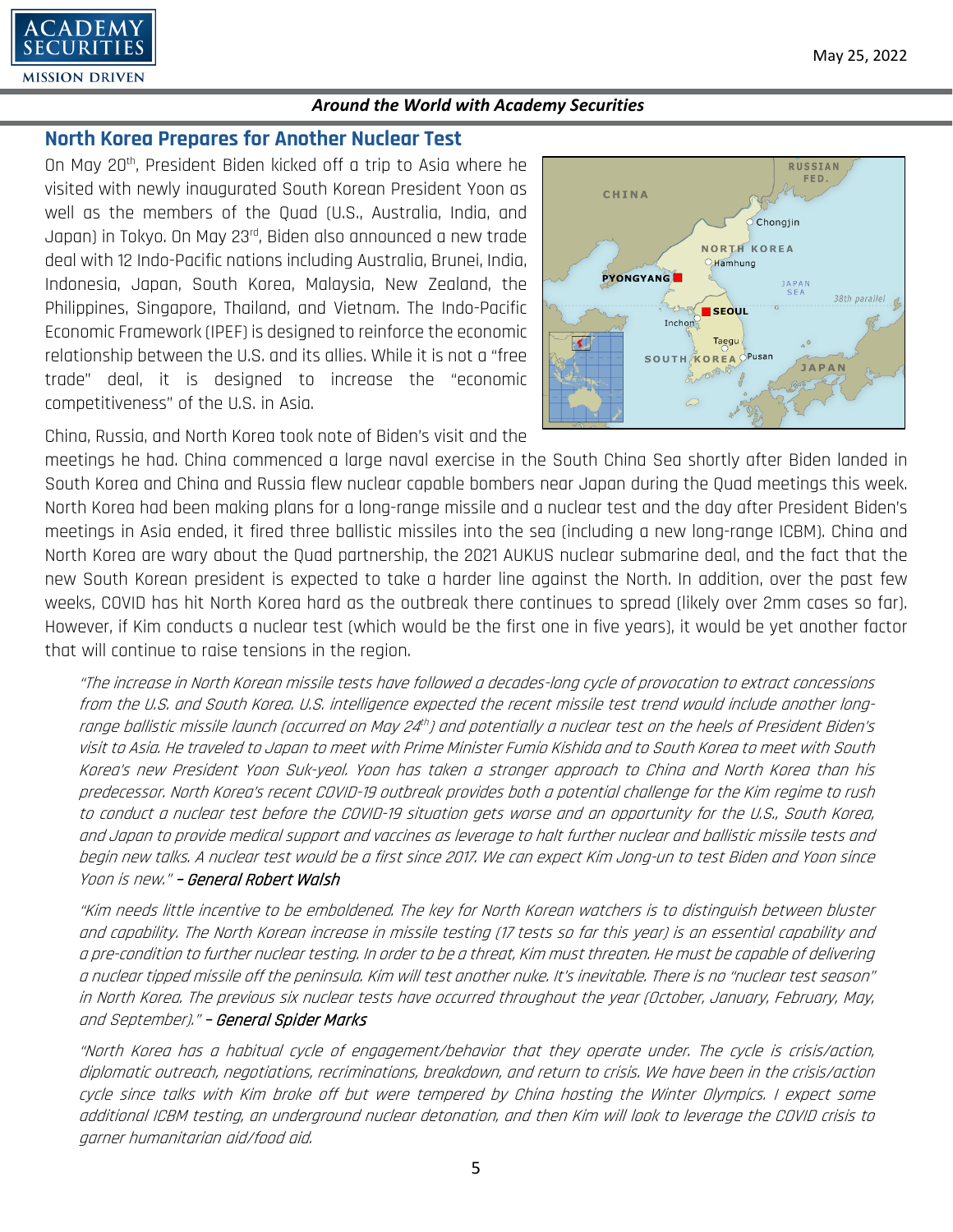

#### May 25, 2022

#### *Around the World with Academy Securities*

I also expect to see as part of the process a multilateral approach/dialogue like the previous "Six-party talks" (North Korea, South Korea, Japan, China, Russia, U.S.) in China which were ended in 2009 by North Korea. The purpose of the Six-party talks was to dismantle North Korea's nuclear program by providing security guarantees along with lifting financial sanctions and trade normalization. It technically won't be Six-party talks because Russia will not be included but they will be in line with the Biden administration's current measured approach with the goal of eventual denuclearization by North Korea." – General KK Chinn

# **Cyber-Attack on Costa Rica's Government**

In the past several weeks, a prolonged and intensive cyber-attack has been waged on the government of Costa Rica. Over 27 government agencies have been affected and the newly elected President Rodrigo Chaves has declared a state of emergency in the country. The Russian based ransomware group behind that attack has demanded \$20mm or it threatens to overthrow the entire government. The attack has targeted energy suppliers in addition to multiple government agencies including finance and labor. Tax collection has been shut down and federal employees are saying there are delays in paying employees. The attackers have leaked most of the information stolen and are threatening to permanently delete data.



"Costa Rica experienced a crippling cyber-attack beginning on April 12, 2022, ultimately affecting 27 government agencies including the branches that oversee their tax collection and import/exports. It led to their president declaring a state of emergency and many agencies going back to paper methods to conduct business. The attackers originally came through the Ministry of Finance and laterally moved to other agencies and affected the commercial telecommunications sector. The attack was attributed to a Russian-Eastern European criminal cyber gang (named Gold Ulrick) which uses Conti ransomware against targets. Several of these criminal groups have come out during the Russia-Ukraine conflict in public support of Russia. It is highly probable that they are receiving intelligence from the Russian government. In this case the cyber criminals demanded \$20mm which the Costa Rican government did not pay. Conti ransomware has been observed in use since 2020 and there are an estimated 1,000 reported cases since January 2022.

This attack potentially represents a shift in focus by cyber criminals perhaps supported by the Russian government away from European and North American targets which have been increasingly hardening their cyber defenses to target nations and international companies in South and Latin America that have shown support for Ukraine and may have weaker cyber defenses. The U.S. government considers use of Conti and other ransomware a serious threat to national security and not just a business threat. The U.S. State Department offered a \$10mm reward after the attack on Costa Rica for more information about those involved in "Conti" attacks. They also offered \$5mm for additional information that would lead to an arrest of those responsible for the Costa Rica attack specifically." – Admiral Danelle Barrett